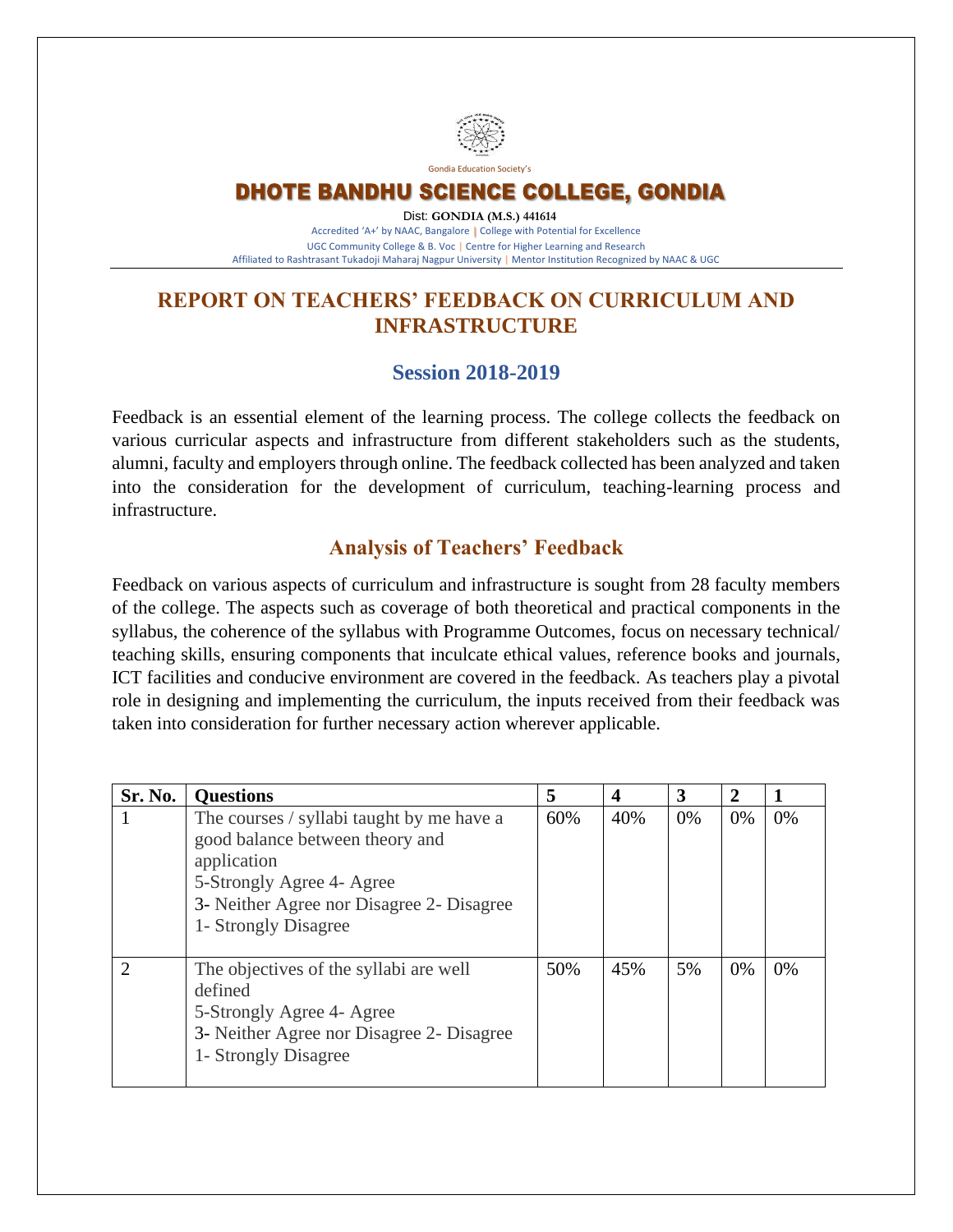| 3              | The books/journals etc. prescribed / listed as<br>reference materials are relevant, updated and<br>cover the entire syllabi<br>5-Strongly Agree 4- Agree<br>3- Neither Agree nor Disagree 2- Disagree<br>1- Strongly Disagree                                                   | 45.5% | 55.5% | 0% | 0% | 0% |
|----------------|---------------------------------------------------------------------------------------------------------------------------------------------------------------------------------------------------------------------------------------------------------------------------------|-------|-------|----|----|----|
| $\overline{4}$ | The course / syllabi of the subjects taught by<br>me increased my interest, knowledge and<br>perspective in the subject area.<br>5-Strongly Agree 4- Agree<br>3- Neither Agree nor Disagree 2- Disagree<br>1- Strongly Disagree                                                 | 68.5% | 31.5% | 0% | 0% | 0% |
| 5              | The college has given me full freedom to<br>adopt new techniques / strategies of teaching<br>such as group discussions, seminar<br>presentations and learners' participation.<br>5-Strongly Agree 4- Agree<br>3- Neither Agree nor Disagree 2- Disagree<br>1- Strongly Disagree | 85.4% | 14.6% | 0% | 0% | 0% |
| 6              | The prescribed books are available in the<br>Library in Sufficient numbers.<br>5-Strongly Agree 4- Agree<br>3- Neither Agree nor Disagree 2- Disagree<br>1- Strongly Disagree                                                                                                   | 44.6% | 56.4% | 0% | 0% | 0% |
| $\overline{7}$ | The environment in the College is<br>conducive to teaching and research.<br>5-Strongly Agree 4- Agree<br>3- Neither Agree nor Disagree 2- Disagree<br>1- Strongly Disagree                                                                                                      | 44.5% | 44.5% | 1% | 0% | 0% |
| 8              | The college provides adequate opportunities<br>and support to faculty members for<br>upgrading their skills and qualifications.<br>5-Strongly Agree 4- Agree<br>3- Neither Agree nor Disagree 2- Disagree<br>1- Strongly Disagree                                               | 39%   | 61%   | 0% | 0% | 0% |
| 9              | ICT facilities in the college are adequate and<br>satisfactory.<br>5-Strongly Agree 4- Agree<br>3- Neither Agree nor Disagree 2- Disagree<br>1- Strongly Disagree                                                                                                               | 50%   | 48%   | 2% | 0% | 0% |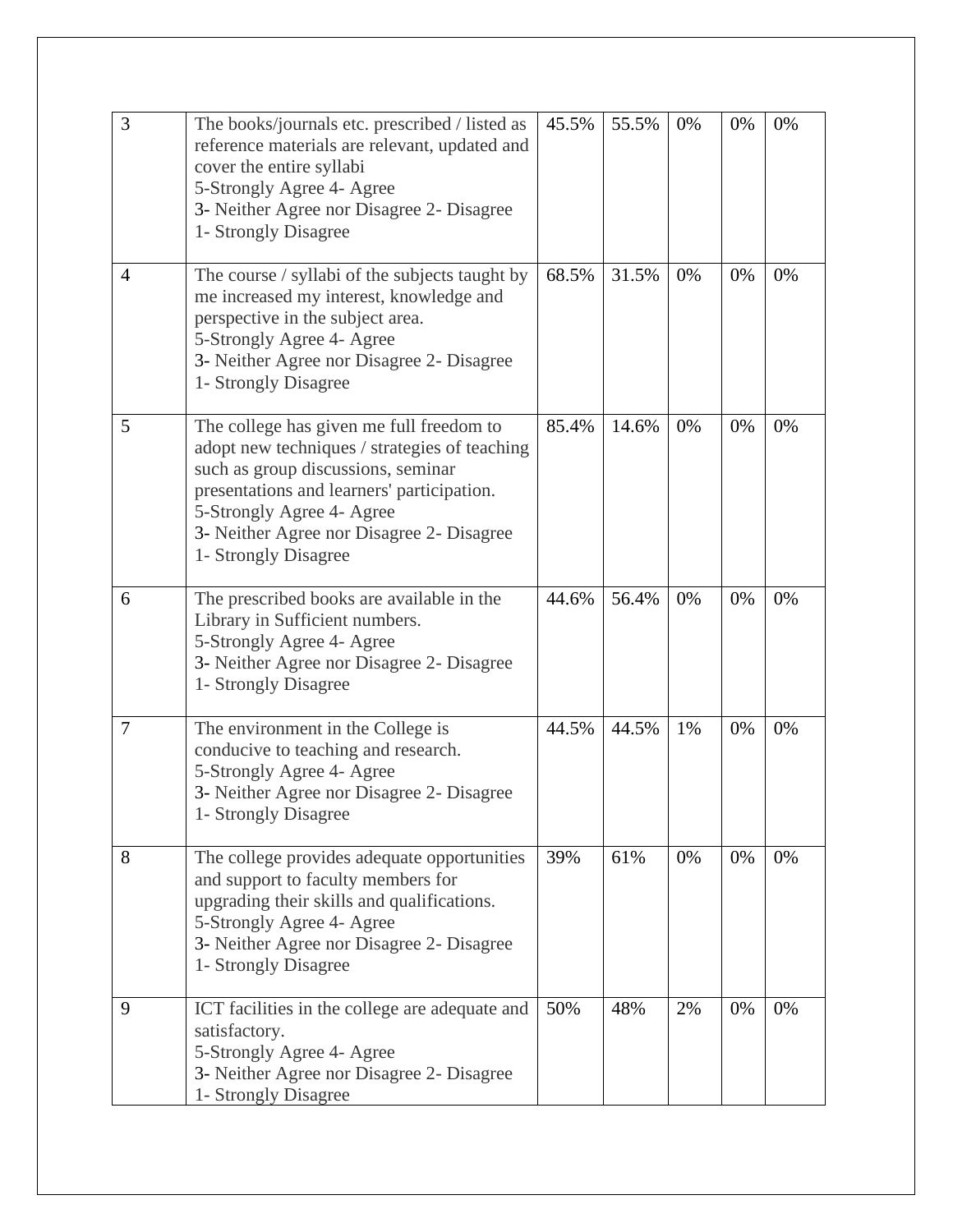| 10 | The classrooms are clean and well<br>maintained.<br>5-Strongly Agree 4- Agree<br>3- Neither Agree nor Disagree 2- Disagree<br>1- Strongly Disagree      | 56.4% | 44.6% | 0%    | 0% | 0% |
|----|---------------------------------------------------------------------------------------------------------------------------------------------------------|-------|-------|-------|----|----|
| 11 | How do you generally commute to the<br>College?<br>5- Own Vehicle 4- Public Transport 3-<br>Private Transport (auto/hired car) 2-<br>Walking 1- Bicycle | 100%  | 0%    | $0\%$ | 0% | 0% |
| 12 | Approximate Distance of College from your<br>residence (in km).<br>5-1 to 5 km 4-6 to 10 km 3-11 to 15 km<br>$2-16$ to 20 km 1 - more than 20 km        | 96.4% | 4.6%  | 0%    | 0% | 0% |

All the teachers appeared happy about the syllabus. The felt that the syllabus was capable of enabling the students in in coping with the present needs. The general aspects of the second section of the feedback clearly proved that the teaching community was happy in the institution and they had no complaints**.** 



### **Specimen of the feedback form received from Teachers**

The sample of feedback form is given below.

# **Dhote Bandhu Science College, Gondia Teachers Feedback form**

### **Session- 2018-19**

This form is intended to collect information relating to your satisfaction towards the curriculum, teaching, learning, evaluation and infrastructure. The information provided by you will be kept confidential and will be used as important feedback for quality improvement of the programme of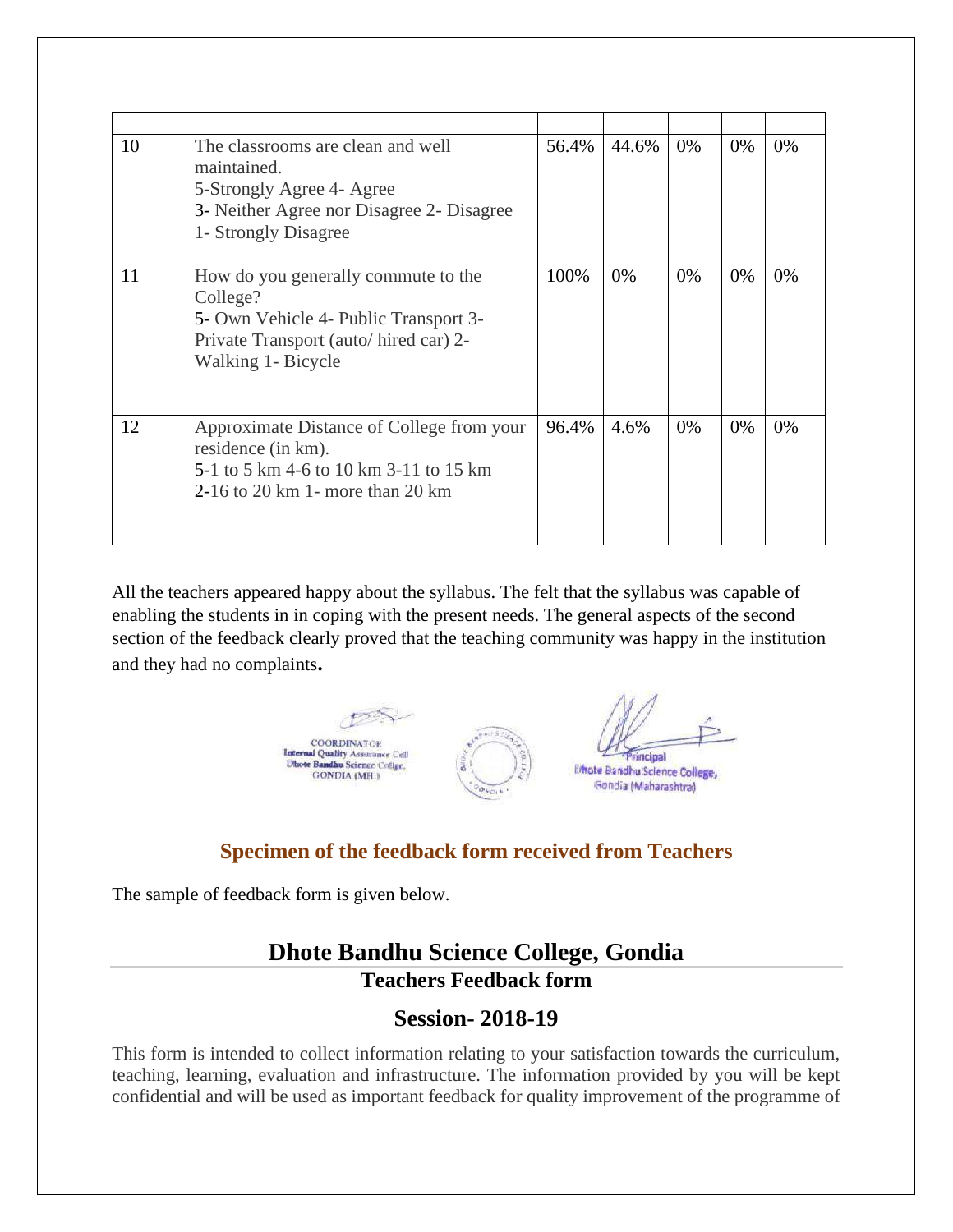studies and the institution. For each item please indicate your level of agreement with the following statements by selecting appropriate option.

#### **Feedback Form for the Academic Year: 2018-19**

- 1. **Department-**
- 2. **Mobile No-**
- 3. **Name of Faculty-**
- 4. **Degree Programme-**
- 1 The courses / syllabi taught by me have a good balance between theory and application 5-Strongly Agree
	- 4- Agree
	- 3- Neither Agree nor Disagree
	- 2- Disagree
	- 1- Strongly Disagree
- 2 The objectives of the syllabi are well defined
	- 5-Strongly Agree
	- 4- Agree
	- 3- Neither Agree nor Disagree
	- 2- Disagree
	- 1- Strongly Disagree
- 3 The books/journals etc. prescribed / listed as reference materials are relevant, updated and cover the entire syllabi
	- 5-Strongly Agree
	- 4- Agree
	- 3- Neither Agree nor Disagree
	- 2- Disagree
	- 1- Strongly Disagree
- 4 The course / syllabi of the subjects taught by me increased my interest, knowledge and Perspective in the subject area.
	- 5-Strongly Agree
	- 4- Agree
	- 3- Neither Agree nor Disagree
	- 2- Disagree
	- 1- Strongly Disagree
- 5 The college has given me full freedom to adopt new techniques / strategies of teaching such as group discussions, seminar presentations and learners' participation. 5-Strongly Agree
	- 4- Agree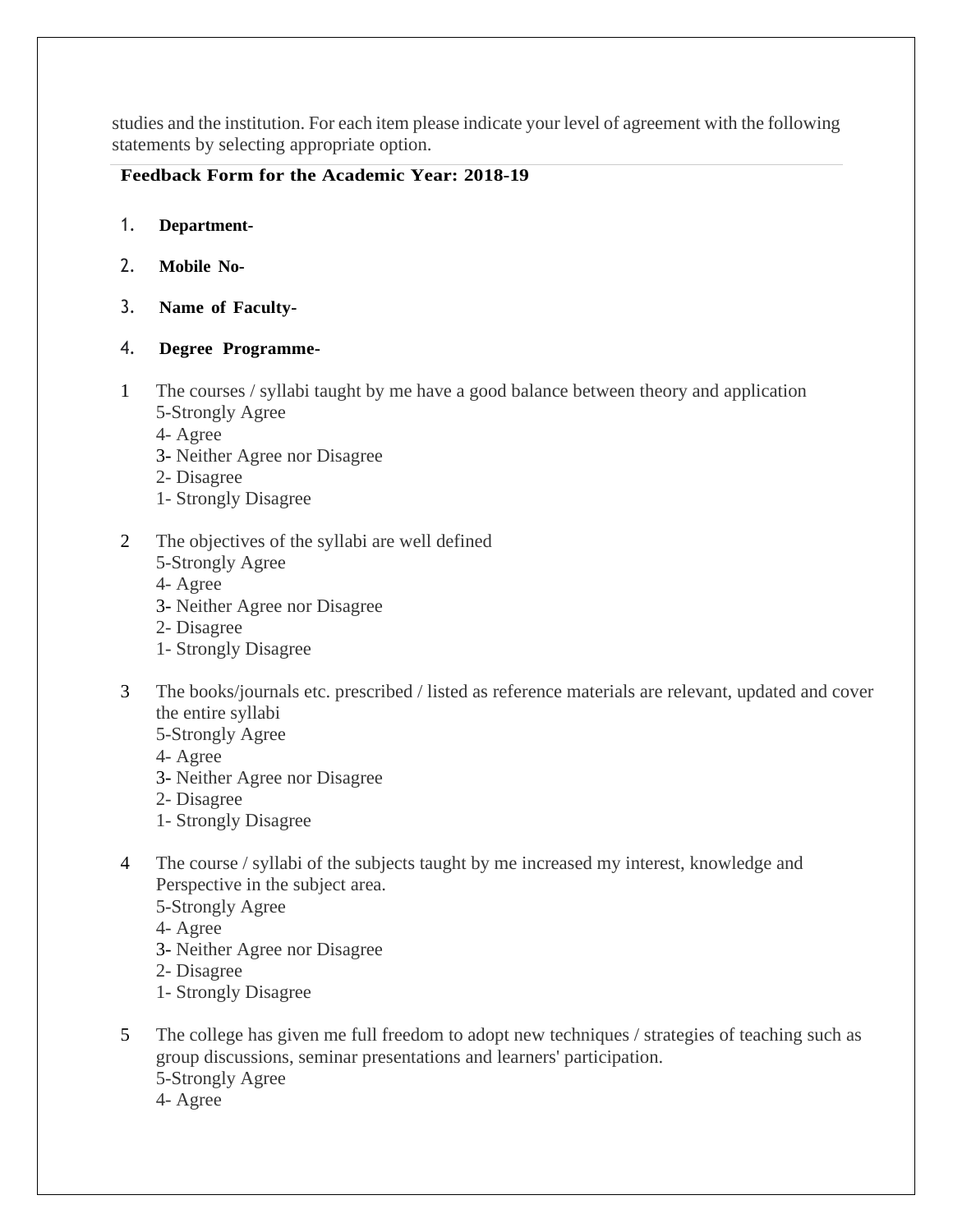- 3- Neither Agree nor Disagree
- 2- Disagree
- 1- Strongly Disagree
- 6 The prescribed books are available in the Library in Sufficient numbers.
	- 5-Strongly Agree
	- 4- Agree
	- 3- Neither Agree nor Disagree
	- 2- Disagree
	- 1- Strongly Disagree
- 7 The environment in the College is conducive to teaching and research.
	- 5-Strongly Agree
	- 4- Agree
	- 3- Neither Agree nor Disagree
	- 2- Disagree
	- 1- Strongly Disagree
- 8 The college provides adequate opportunities and support to faculty members for upgrading their skills and qualifications.
	- 5-Strongly Agree
	- 4- Agree
	- 3- Neither Agree nor Disagree
	- 2- Disagree
	- 1- Strongly Disagree
- 9 ICT facilities in the college are adequate and satisfactory.
	- 5-Strongly Agree
	- 4- Agree
	- 3- Neither Agree nor Disagree
	- 2- Disagree
	- 1- Strongly Disagree
- 10 The classrooms are clean and well maintained.
	- 5-Strongly Agree
	- 4- Agree
	- 3- Neither Agree nor Disagree
	- 2- Disagree
	- 1- Strongly Disagree
- 11 How do you generally commute to the College?
	- 5- Own Vehicle
	- o 4- Public Transport
	- 3- Private Transport (auto/ hired car)
	- 2- Walking
	- 1- Bicycle